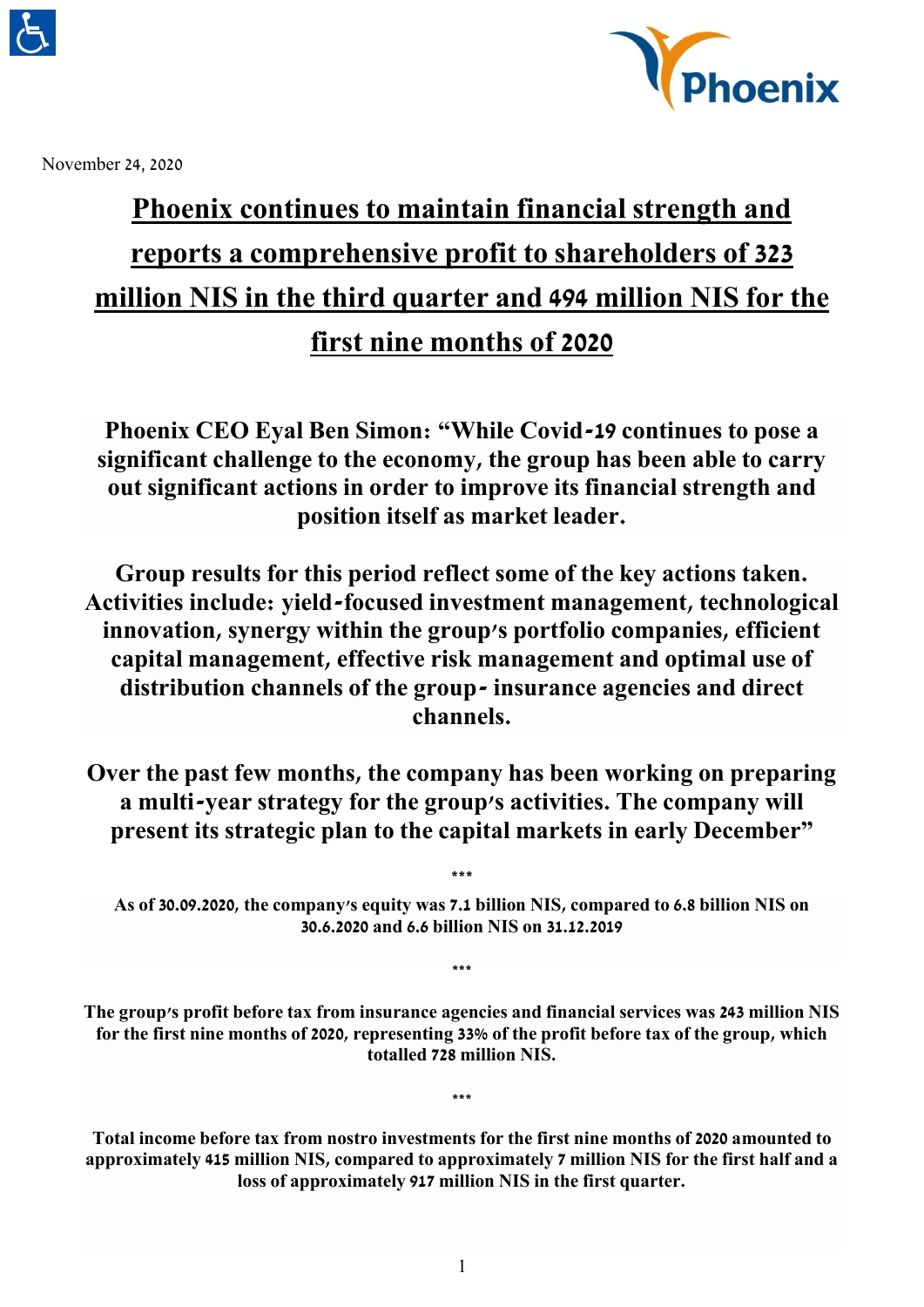

**As of September 30, 2020, the impact of the decline in the asset values, following the Covid-19 crisis, resulted in the non-collection of variable management fees of 101 million NIS before tax. As of the financial statement publication date, the company has covered the full real investment losses accrued and expects to collect variable management fees in the fourth quarter.**

**\*\*\***

**\*\*\* The Company's Board of Directors has approved a new dividend distribution policy whereby the Company will distribute an annual dividend at a rate of not less than 30% of the Company's total distributable profit (deducting share buybacks, according to the published plan). At the same time, the Phoenix Insurance Board of Directors has approved a new dividend policy stating that from 2021, Phoenix will distribute an annual dividend at a rate ranging from 30% to 50% of Phoenix's total distributable profit.**

**Phoenix Insurance published the general solvency ratio as of December 31, 2019, indicating a solvency ratio including transition measures of 165%.**

**\*\*\***

**\*\*\***

**The credit rating agency S&P (Maalot) confirmed the company's stable rating at AA, following the stable rating from Moody's of Aa3** 

**\*\*\*** 

**The Company exchanged debentures (Series 5 debt) for debentures (Series 2), thereby building a more stable future cash flow.**

**\*\*\***

**As part of the group's strategy, the company performed a number of significant actions designed to incentivise and retain the senior management team, including: a clear remuneration policy for executives which better links performance to remuneration, the granting stock options to employees and the signing of a long-term agreement with the managers of KSM.** 

**As part of the implementation of the company's business strategy, the company submitted an offer to purchase the Hellmann-Aldubi investment house for a total of 275 million NIS.**

**\*\*\***

**\*\*\***

**On September 30, 2020, the Company's Board of Directors approved a one-year share buyback plan totaling 100 million NIS. Based on the company's share price at the time, this represents a viable business and economic opportunity for the company and meets legal distribution requirements. At the time this report was published, the company had made buyback purchases totaling 26.4 million NIS.**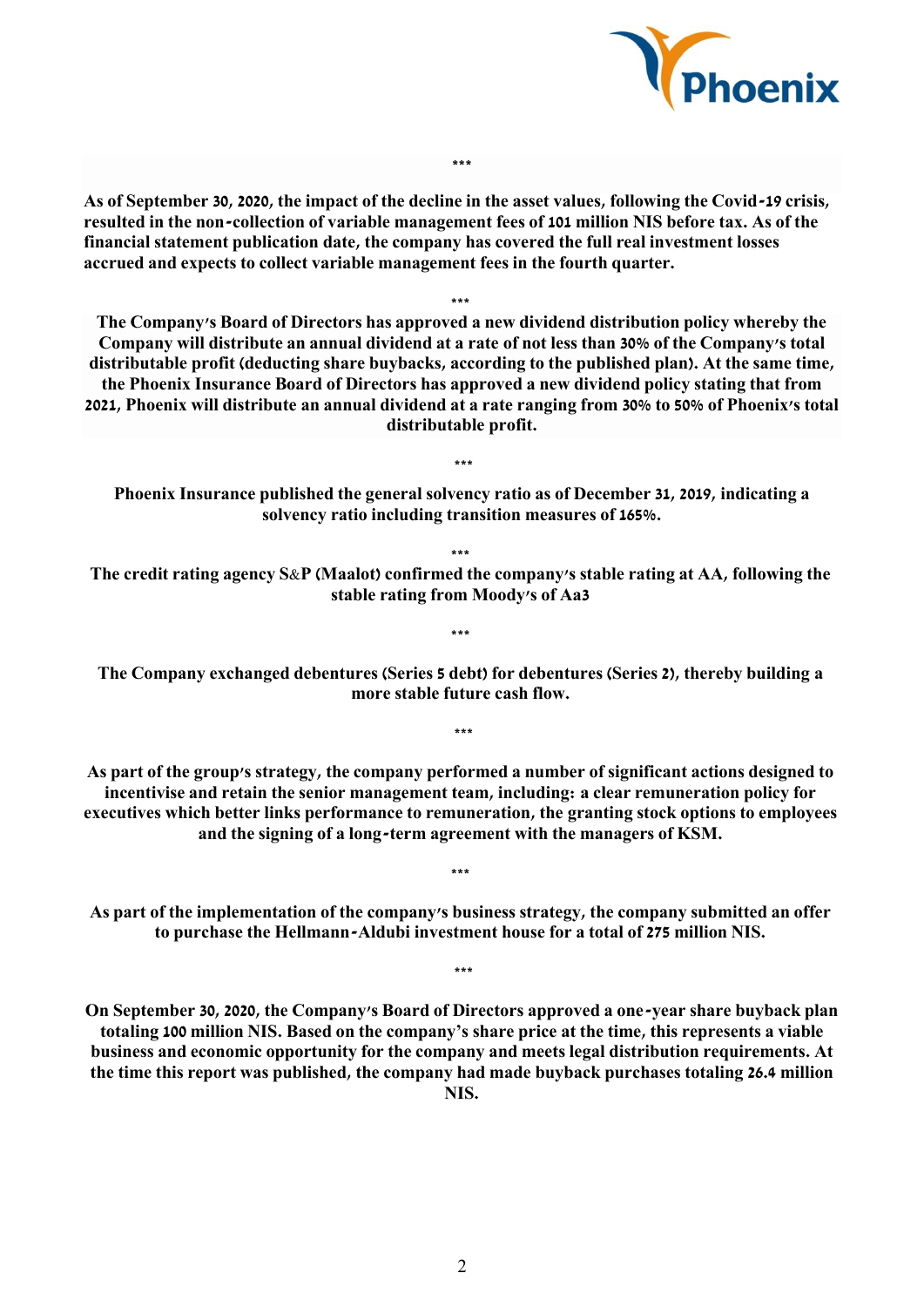

# **Corporate results for the third quarter reporting period of 2020**



**The total profit attributed to the group's shareholders in the reporting period** amounted to 494 million NIS, compared with the corresponding profit of 683 million NIS last year. The following is an analysis of the results of the Company's operations for the reporting period in relation to the corresponding period last year (million NIS):



The following is an analysis of the company's profit sources before tax for the nine-month period ended September 30, 2020 (million NIS):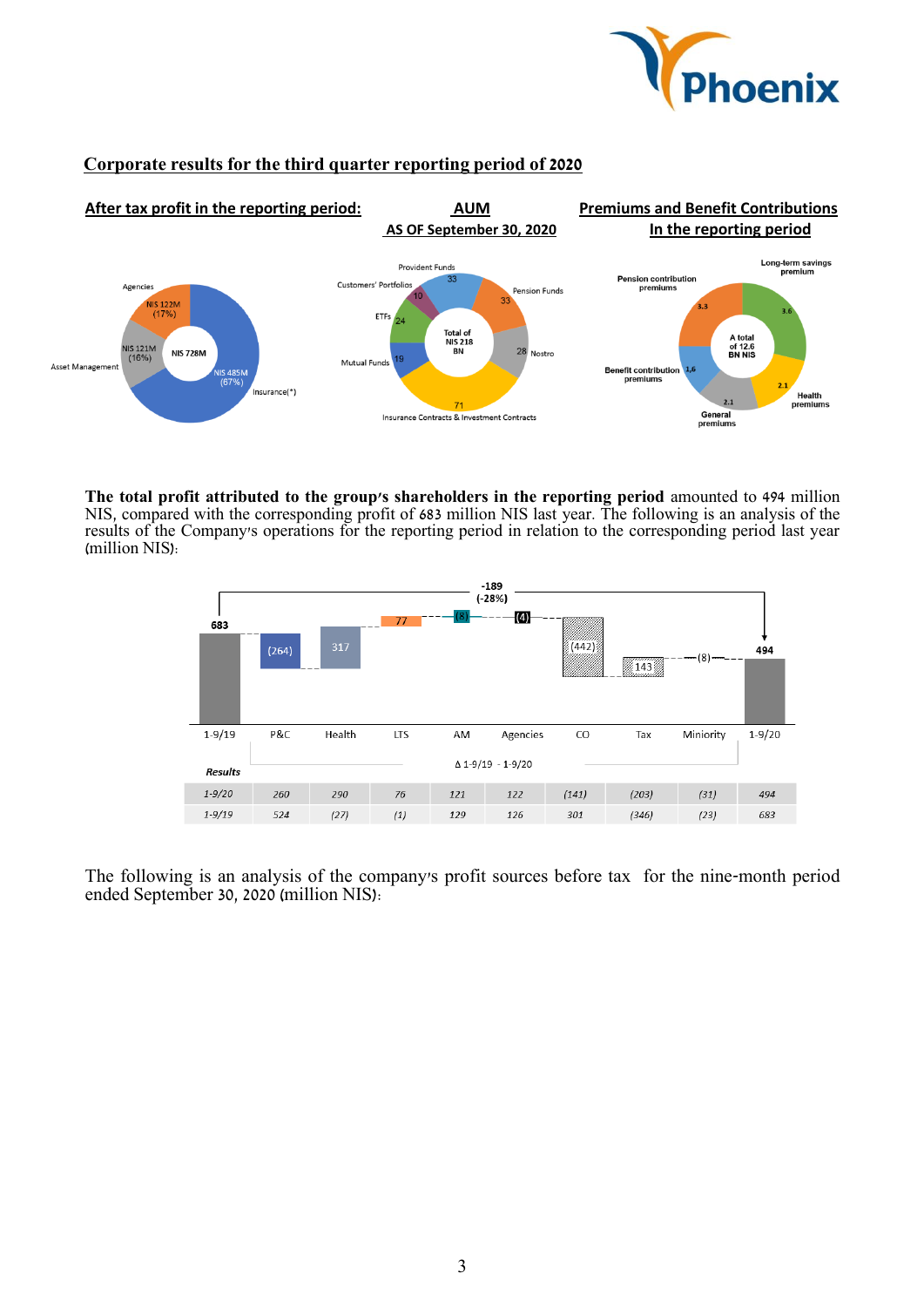



 )\*( The underwriting profit in insurance includes the assumption of a real return of 3%, the rest of the income from investments is included in the effects of the capital market. In addition, the income from investments in life insurance is after offsetting a return imputed to the insured.

**The total profit attributed to the Group's shareholders in the third quarter** amounted to 323 million NIS, compared with a profit of 87 million NIS in the corresponding quarter last year. The following is an analysis of the Company's operating results in the third quarter compared to the corresponding quarter last year (million NIS):

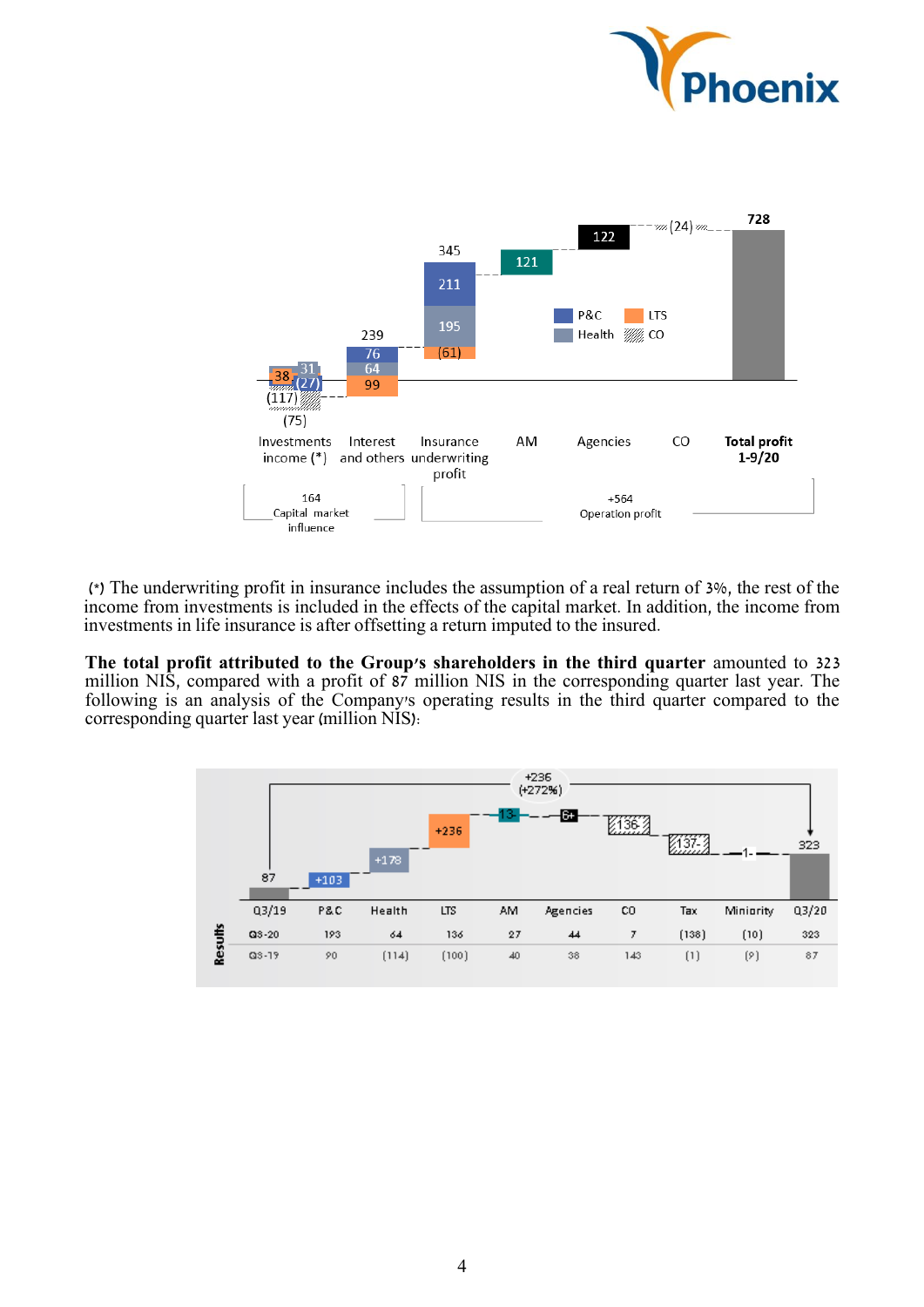

The following is an analysis of the Company's profit sources before tax for the three month period ending September 30, 2020 (million NIS):



( $*$ ) The underwriting profit in insurance includes the assumption of a real return of  $3\%$ , the rest of the income from investments is included in the effects of the capital market. In addition, the income from investments in life insurance is after offsetting a return imputed to the insured.

The following is an analysis of interest and one-time effects in the reporting period and in the third quarter before tax compared to the same period last year (million NIS):

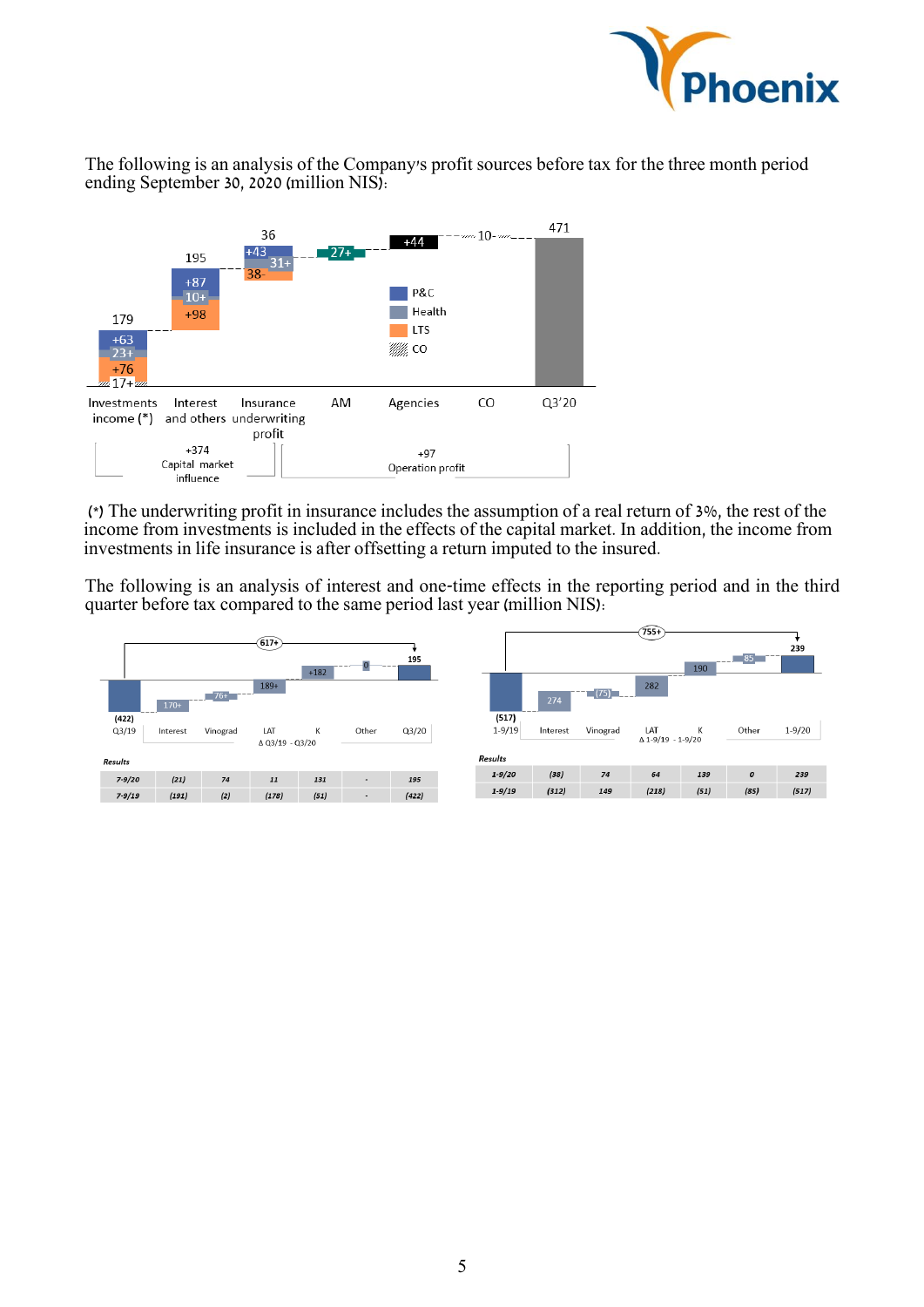

## **P&C insurance**

The total profit before tax from the general insurance activity segment in the reporting period amounted to 260 million NIS, compared with a total profit of 524 million NIS in the same reporting period last year. The decrease in total profit compared to the corresponding period last year is mainly due to a significant decrease in investment income, a reduction in insurance liabilities in compulsory motor vehicles, and liabilities in the total amount of 74 million NIS before tax, compared with a reduction of 149 million NIS in the corresponding period last year. The decrease in profit offsetting the decrease in investment income and the reduction in insurance liabilities is due to weather damage and a loss in the flight cancellation industry due to the Covid-19 virus pandemic. Also noted is the Supreme Court ruling regarding the discount rate of damages, which was changed to 3%.

In the third quarter, the total profit before tax amounted to 193 million NIS, compared with a profit of 90 million NIS in the corresponding quarter last year. The increase in total profit in the third quarter compared to the corresponding quarter last year was mainly affected by the reduction of insurance liabilities as mentioned above and with respect to the said Supreme Court ruling regarding the rate of discounting interest on Social Security liabilities and increasing investment income compared to the corresponding quarter last year.

## **Life insurance and long-term savings**

The total profit before tax in the reporting period amounted to 76 million NIS, compared with a loss of 1 million NIS in the corresponding period last year. The profit in the third quarter amounted to 136 million NIS, compared with a loss of 100 million NIS in the corresponding quarter last year.

# **Life insurance**

The total profit before tax amounted to 63 million NIS in the reporting period, compared with a loss of 44 million NIS in the corresponding period last year. In the third quarter, the total profit before tax amounted to 130 million NIS, compared with a loss of 114 million NIS in the corresponding quarter last year.

The results in the reporting period and in the third quarter compared to corresponding periods last year were mainly affected by the decrease in the financial margin for policy-guaranteed policies and the decrease in management fees, due to non-collection of variable management fees, resulting from declines in the financial markets. As of the date of this report, the effect of the decrease in the portfolio value led to the non-collection of variable management fees in the amount of 101 million NIS, before the tax effect (as of the date of publication of the financial statements). During the fourth quarter, on the other hand, the results were positively affected by changes in the risk-free interest rate curve and changes in the K value (see table above) relative to corresponding periods last year.

#### **Provident funds**

The total profit before tax in the reporting period amounted to 23 million NIS, compared with 34 million NIS in the corresponding period last year. The decrease in profit was mainly due decrease in management fees as a result of the decrease in assets under management, following the Covid-19 crisis and the erosion in the rate of management fee as a result of increased competition in the industry. Additionaly, the decrease in profit was due to the return in the capital markets, which affected the margin in provident funds guaranteeing a return and and increase in management and general expenses due to changes in agreements, operation and management of investments with Phoenix Insurance and Phoenix Investments.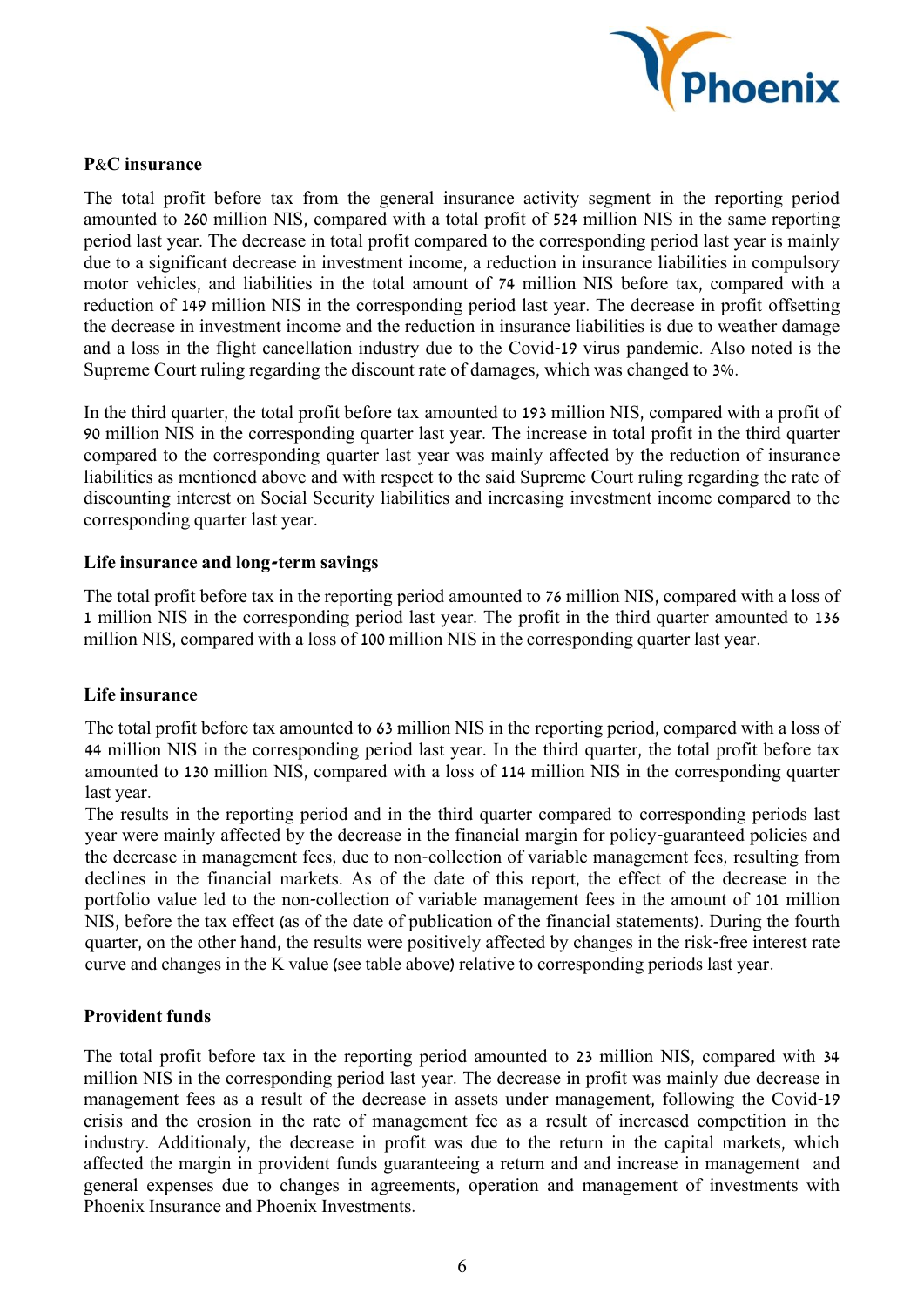

# **Pension funds**

The loss before tax in the reporting period amounted to 9 million NIS, compared with a profit of 9 million NIS in the corresponding period last year. The decrease in profit was mainly due to the decrease in yield in capital markets and increase of marketing and other expense.

# **Health insurance**

The total profit before tax in the reporting period amounted to 290 million NIS, compared with a loss of 27 million NIS in the corresponding period last year. In the third quarter, the total profit before tax amounted to 64 million NIS, compared with a loss of 114 million NIS in the corresponding quarter last year.

The results in the reporting period compared to the corresponding period last year were mainly affected by a decrease in the risk-free interest rate curve which increased the LAT reserve in the longterm care insurance industry by 204 million NIS, an increase in the LAT reserve due to a decrease in the value of non-marketable assets. To LAT - in the amount of 96 million NIS offsetting the excess value of non-marketable assets transferred from the living sector to the health sector in the amount of 121 million NIS as a result of the first implementation of the LAT circular amendment. In addition, the LAT in the amount of 110 million NIS, following the first implementation of the Supervisory Circular regarding the increase in the liquidity premium and the reduction of reserves resulted in updating actuarial and other discounts in the amount of 133 million NIS. During the corresponding period, the LAT was impacted mainly by the decrease in the risk-free yield curve for a total amount of NIS 261 million. In addition, the results in the reporting period affected the comparison of the corresponding period last year by the improvement of the underwriting results, mainly due to a decrease in claims. The results in the third quarter were mainly affected by an increase in the LAT reserve of

approximately NIS 10 million, compared with an increase in the LAT reserve of 156 million NIS in the corresponding quarter last year as a result of a decrease in the risk-free yield curve.

# **Financial services (Excellence)**

The total profit before tax in the reporting period amounted to NIS 121 million, compared with 129 million NIS in the corresponding period last year. In the corresponding period last year, the Company recorded a one-time profit of approximately 29 million NIS from the revaluation of an investment in an investee company that was first consolidated due to an increase in control. The first of the year The total profit before tax in the third quarter amounted to 26 million NIS, compared with 40 million NIS in the corresponding quarter last year. The decrease in profit in the quarter was mainly due to the recognition of a one-time profit in KSM in the corresponding period last year.

# **Insurance agencies**

The total profit in the agencies segment in the reporting period amounted to 122 million NIS, compared with a profit of 126 million NIS in the corresponding period last year. In the third quarter, the profit was 44 million NIS, compared with a profit of 38 million NIS in the corresponding quarter last year.